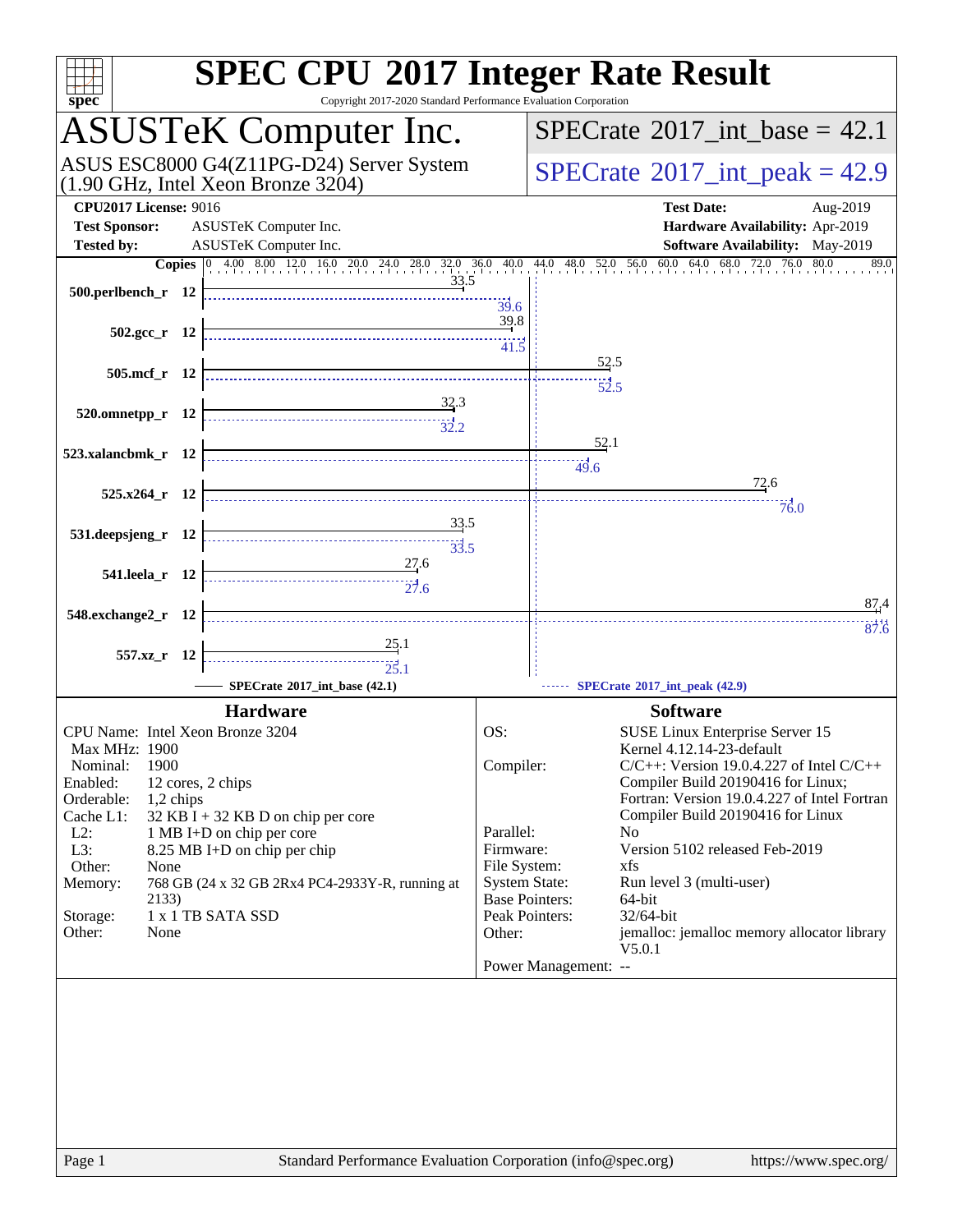

Copyright 2017-2020 Standard Performance Evaluation Corporation

## ASUSTeK Computer Inc.

(1.90 GHz, Intel Xeon Bronze 3204) ASUS ESC8000 G4(Z11PG-D24) Server System [SPECrate](http://www.spec.org/auto/cpu2017/Docs/result-fields.html#SPECrate2017intpeak)® 2017 int\_peak = 42.9

[SPECrate](http://www.spec.org/auto/cpu2017/Docs/result-fields.html#SPECrate2017intbase)®2017 int\_base = 42.1

**[Test Sponsor:](http://www.spec.org/auto/cpu2017/Docs/result-fields.html#TestSponsor)** ASUSTeK Computer Inc. **[Hardware Availability:](http://www.spec.org/auto/cpu2017/Docs/result-fields.html#HardwareAvailability)** Apr-2019

**[CPU2017 License:](http://www.spec.org/auto/cpu2017/Docs/result-fields.html#CPU2017License)** 9016 **[Test Date:](http://www.spec.org/auto/cpu2017/Docs/result-fields.html#TestDate)** Aug-2019 **[Tested by:](http://www.spec.org/auto/cpu2017/Docs/result-fields.html#Testedby)** ASUSTeK Computer Inc. **[Software Availability:](http://www.spec.org/auto/cpu2017/Docs/result-fields.html#SoftwareAvailability)** May-2019

#### **[Results Table](http://www.spec.org/auto/cpu2017/Docs/result-fields.html#ResultsTable)**

|                                           | <b>Base</b>   |                |              |                | <b>Peak</b> |                |       |               |                |              |                |              |                |              |
|-------------------------------------------|---------------|----------------|--------------|----------------|-------------|----------------|-------|---------------|----------------|--------------|----------------|--------------|----------------|--------------|
| <b>Benchmark</b>                          | <b>Copies</b> | <b>Seconds</b> | Ratio        | <b>Seconds</b> | Ratio       | <b>Seconds</b> | Ratio | <b>Copies</b> | <b>Seconds</b> | <b>Ratio</b> | <b>Seconds</b> | <b>Ratio</b> | <b>Seconds</b> | <b>Ratio</b> |
| $500.$ perlbench_r                        | 12            | 569            | 33.6         | 570            | 33.5        | 570            | 33.5  | 12            | 482            | 39.6         | 483            | 39.5         | 483            | 39.6         |
| $502.\text{gcc\_r}$                       | 12            | 426            | 39.9         | 426            | 39.8        | 427            | 39.8  | 12            | 410            | 41.4         | 410            | 41.5         | 410            | 41.5         |
| $505$ .mcf r                              | 12            | 369            | 52.5         | 370            | 52.5        | 369            | 52.5  | 12            | 370            | 52.5         | 369            | 52.5         | 369            | 52.5         |
| 520.omnetpp_r                             | 12            | 487            | 32.3         | 488            | 32.2        | 486            | 32.4  | 12            | 486            | 32.4         | 489            | 32.2         | 489            | 32.2         |
| 523.xalancbmk r                           | 12            | 243            | 52.1         | 243            | 52.1        | 243            | 52.1  | 12            | 255            | 49.7         | 255            | 49.6         | 255            | 49.6         |
| 525.x264 r                                | 12            | 290            | 72.6         | 290            | 72.5        | 289            | 72.6  | 12            | 277            | 75.9         | 276            | 76.0         | 276            | 76.0         |
| 531.deepsjeng_r                           | 12            | 410            | 33.5         | 411            | 33.5        | 410            | 33.5  | 12            | 410            | 33.5         | 411            | 33.5         | 411            | 33.5         |
| 541.leela r                               | 12            | 720            | 27.6         | 719            | 27.6        | 721            | 27.6  | 12            | 720            | 27.6         | 719            | 27.6         | 719            | 27.6         |
| 548.exchange2_r                           | 12            | 362            | 86.8         | 360            | 87.4        | 360            | 87.4  | 12            | 356            | 88.2         | 359            | 87.6         | 362            | 86.9         |
| 557.xz r                                  | 12            | 517            | 25.1         | 517            | 25.1        | 516            | 25.1  | 12            | 517            | 25.1         | 516            | 25.1         | 516            | 25.1         |
| $SPECrate^{\circ}2017$ int base =<br>42.1 |               |                |              |                |             |                |       |               |                |              |                |              |                |              |
| $CDDCA_{11}$ $4.02017$ $1.4$ $1.1$        |               |                | $\mathbf{A}$ |                |             |                |       |               |                |              |                |              |                |              |

**[SPECrate](http://www.spec.org/auto/cpu2017/Docs/result-fields.html#SPECrate2017intpeak)[2017\\_int\\_peak =](http://www.spec.org/auto/cpu2017/Docs/result-fields.html#SPECrate2017intpeak) 42.9**

Results appear in the [order in which they were run](http://www.spec.org/auto/cpu2017/Docs/result-fields.html#RunOrder). Bold underlined text [indicates a median measurement](http://www.spec.org/auto/cpu2017/Docs/result-fields.html#Median).

#### **[Submit Notes](http://www.spec.org/auto/cpu2017/Docs/result-fields.html#SubmitNotes)**

 The numactl mechanism was used to bind copies to processors. The config file option 'submit' was used to generate numactl commands to bind each copy to a specific processor. For details, please see the config file.

#### **[Operating System Notes](http://www.spec.org/auto/cpu2017/Docs/result-fields.html#OperatingSystemNotes)**

Stack size set to unlimited using "ulimit -s unlimited"

#### **[General Notes](http://www.spec.org/auto/cpu2017/Docs/result-fields.html#GeneralNotes)**

Environment variables set by runcpu before the start of the run: LD\_LIBRARY\_PATH = "/spec2017\_19u4/lib/intel64:/spec2017\_19u4/lib/ia32: /spec2017\_19u4/je5.0.1-32" Binaries compiled on a system with 1x Intel Core i9-799X CPU + 32GB RAM memory using Redhat Enterprise Linux 7.5 Transparent Huge Pages enabled by default Prior to runcpu invocation Filesystem page cache synced and cleared with: sync; echo 3> /proc/sys/vm/drop\_caches runcpu command invoked through numactl i.e.: numactl --interleave=all runcpu <etc> jemalloc: configured and built at default for 32bit (i686) and 64bit (x86\_64) targets; jemalloc: built with the RedHat Enterprise 7.4, and the system compiler gcc 4.8.5; jemalloc: sources available from jemalloc.net or

**(Continued on next page)**

| Page 2 | Standard Performance Evaluation Corporation (info@spec.org) | https://www.spec.org/ |
|--------|-------------------------------------------------------------|-----------------------|
|--------|-------------------------------------------------------------|-----------------------|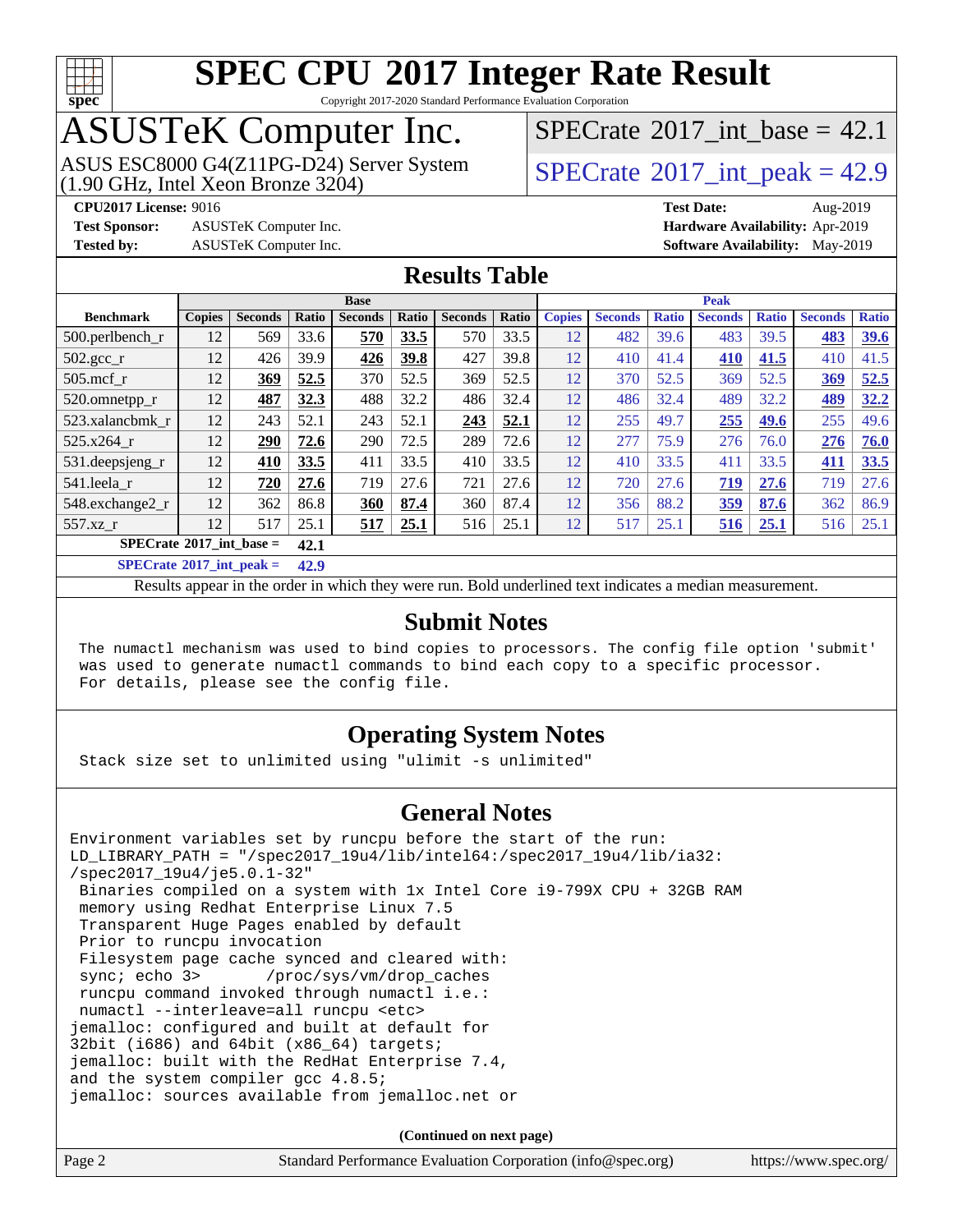

Copyright 2017-2020 Standard Performance Evaluation Corporation

## ASUSTeK Computer Inc.

(1.90 GHz, Intel Xeon Bronze 3204) ASUS ESC8000 G4(Z11PG-D24) Server System  $SPECrate^{\circ}2017$  $SPECrate^{\circ}2017$  int peak = 42.9

[SPECrate](http://www.spec.org/auto/cpu2017/Docs/result-fields.html#SPECrate2017intbase)®2017 int\_base = 42.1

**[Test Sponsor:](http://www.spec.org/auto/cpu2017/Docs/result-fields.html#TestSponsor)** ASUSTeK Computer Inc. **[Hardware Availability:](http://www.spec.org/auto/cpu2017/Docs/result-fields.html#HardwareAvailability)** Apr-2019 **[Tested by:](http://www.spec.org/auto/cpu2017/Docs/result-fields.html#Testedby)** ASUSTeK Computer Inc. **[Software Availability:](http://www.spec.org/auto/cpu2017/Docs/result-fields.html#SoftwareAvailability)** May-2019

**[CPU2017 License:](http://www.spec.org/auto/cpu2017/Docs/result-fields.html#CPU2017License)** 9016 **[Test Date:](http://www.spec.org/auto/cpu2017/Docs/result-fields.html#TestDate)** Aug-2019

#### **[General Notes \(Continued\)](http://www.spec.org/auto/cpu2017/Docs/result-fields.html#GeneralNotes)**

<https://github.com/jemalloc/jemalloc/releases> NA: The test sponsor attests, as of date of publication, that CVE-2017-5754 (Meltdown) is mitigated in the system as tested and documented. Yes: The test sponsor attests, as of date of publication, that CVE-2017-5753 (Spectre variant 1) is mitigated in the system as tested and documented. Yes: The test sponsor attests, as of date of publication, that CVE-2017-5715 (Spectre variant 2) is mitigated in the system as tested and documented.

#### **[Platform Notes](http://www.spec.org/auto/cpu2017/Docs/result-fields.html#PlatformNotes)**

Page 3 Standard Performance Evaluation Corporation [\(info@spec.org\)](mailto:info@spec.org) <https://www.spec.org/> BIOS Configuration: VT-d = Disabled Patrol Scrub = Disabled ENERGY\_PERF\_BIAS\_CFG mode = performance Engine Boost = Level3(Max) LLC dead line allc = Disabled SR-IOV Support = Disabled CSM Support = Disabled Sysinfo program /spec2017\_19u4/bin/sysinfo Rev: r5974 of 2018-05-19 9bcde8f2999c33d61f64985e45859ea9 running on linux-gh78 Mon Aug 5 10:27:49 2019 SUT (System Under Test) info as seen by some common utilities. For more information on this section, see <https://www.spec.org/cpu2017/Docs/config.html#sysinfo> From /proc/cpuinfo model name : Intel(R) Xeon(R) Bronze 3204 CPU @ 1.90GHz 2 "physical id"s (chips) 12 "processors" cores, siblings (Caution: counting these is hw and system dependent. The following excerpts from /proc/cpuinfo might not be reliable. Use with caution.) cpu cores : 6 siblings : 6 physical 0: cores 0 1 2 3 4 5 physical 1: cores 0 1 2 3 4 5 From lscpu: Architecture: x86\_64 CPU op-mode(s): 32-bit, 64-bit Byte Order: Little Endian  $CPU(s):$  18 On-line CPU(s) list: 0-11 Off-line CPU(s) list: 12-17 Thread(s) per core: 1 Core(s) per socket: 6 **(Continued on next page)**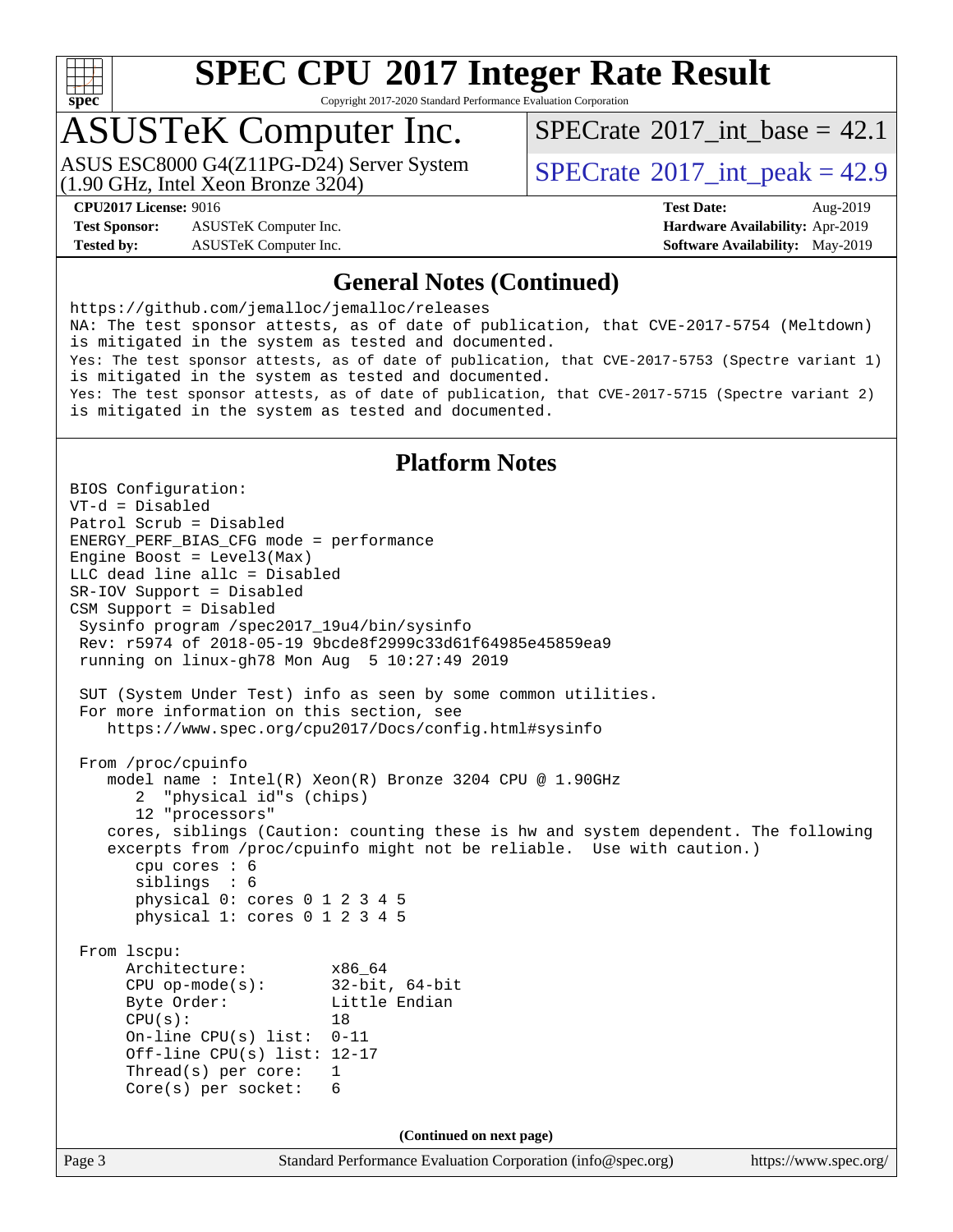

Copyright 2017-2020 Standard Performance Evaluation Corporation

## ASUSTeK Computer Inc.

(1.90 GHz, Intel Xeon Bronze 3204) ASUS ESC8000 G4(Z11PG-D24) Server System  $SPECrate^{\circ}2017\_int\_peak = 42.9$  $SPECrate^{\circ}2017\_int\_peak = 42.9$ 

[SPECrate](http://www.spec.org/auto/cpu2017/Docs/result-fields.html#SPECrate2017intbase)<sup>®</sup>2017 int\_base = 42.1

**[Test Sponsor:](http://www.spec.org/auto/cpu2017/Docs/result-fields.html#TestSponsor)** ASUSTeK Computer Inc. **[Hardware Availability:](http://www.spec.org/auto/cpu2017/Docs/result-fields.html#HardwareAvailability)** Apr-2019 **[Tested by:](http://www.spec.org/auto/cpu2017/Docs/result-fields.html#Testedby)** ASUSTeK Computer Inc. **[Software Availability:](http://www.spec.org/auto/cpu2017/Docs/result-fields.html#SoftwareAvailability)** May-2019

**[CPU2017 License:](http://www.spec.org/auto/cpu2017/Docs/result-fields.html#CPU2017License)** 9016 **[Test Date:](http://www.spec.org/auto/cpu2017/Docs/result-fields.html#TestDate)** Aug-2019

#### **[Platform Notes \(Continued\)](http://www.spec.org/auto/cpu2017/Docs/result-fields.html#PlatformNotes)**

| Socket(s):                 | 2                                                                                    |
|----------------------------|--------------------------------------------------------------------------------------|
| NUMA $node(s):$            | $\overline{2}$                                                                       |
| Vendor ID:                 | GenuineIntel                                                                         |
| CPU family:                | 6                                                                                    |
| Model:                     | 85                                                                                   |
| Model name:                | $Intel(R) Xeon(R) Bronze 3204 CPU @ 1.90GHz$                                         |
| Stepping:                  | 6                                                                                    |
| CPU MHz:                   | 1900.000                                                                             |
| $CPU$ max $MHz$ :          | 1900.0000                                                                            |
| CPU min MHz:               | 800.0000                                                                             |
| BogoMIPS:                  | 3800.00                                                                              |
| Virtualization:            | $VT - x$                                                                             |
| Lld cache:                 | 32K                                                                                  |
| Lli cache:                 | 32K                                                                                  |
| $L2$ cache:                | 1024K                                                                                |
| L3 cache:                  | 8448K                                                                                |
| NUMA $node0$ $CPU(s)$ :    | $0 - 5$                                                                              |
| NUMA nodel CPU(s):         | $6 - 11$                                                                             |
| Flaqs:                     | fpu vme de pse tsc msr pae mce cx8 apic sep mtrr pge mca cmov                        |
|                            | pat pse36 clflush dts acpi mmx fxsr sse sse2 ss ht tm pbe syscall nx pdpelgb rdtscp  |
|                            | lm constant_tsc art arch_perfmon pebs bts rep_good nopl xtopology nonstop_tsc cpuid  |
|                            | aperfmperf tsc_known_freq pni pclmulqdq dtes64 monitor ds_cpl vmx smx est tm2 ssse3  |
|                            | sdbg fma cx16 xtpr pdcm pcid dca sse4_1 sse4_2 x2apic movbe popcnt                   |
|                            | tsc_deadline_timer aes xsave avx f16c rdrand lahf_lm abm 3dnowprefetch cpuid_fault   |
|                            | epb cat_13 cdp_13 invpcid_single mba tpr_shadow vnmi flexpriority ept vpid fsgsbase  |
|                            | tsc_adjust bmil hle avx2 smep bmi2 erms invpcid rtm cqm mpx rdt_a avx512f avx512dq   |
|                            | rdseed adx smap clflushopt clwb intel_pt avx512cd avx512bw avx512vl xsaveopt xsavec  |
|                            | xgetbvl xsaves cqm_llc cqm_occup_llc cqm_mbm_total cqm_mbm_local ibpb ibrs stibp     |
|                            | dtherm arat pln pts hwp hwp_act_window hwp_epp hwp_pkg_req pku ospke avx512_vnni     |
| arch_capabilities ssbd     |                                                                                      |
|                            |                                                                                      |
| /proc/cpuinfo cache data   |                                                                                      |
| cache size : 8448 KB       |                                                                                      |
|                            |                                                                                      |
|                            | From numactl --hardware WARNING: a numactl 'node' might or might not correspond to a |
| physical chip.             |                                                                                      |
| available: 2 nodes (0-1)   |                                                                                      |
| node 0 cpus: 0 1 2 3 4 5   |                                                                                      |
| node 0 size: 385551 MB     |                                                                                      |
| node 0 free: 384986 MB     |                                                                                      |
| node 1 cpus: 6 7 8 9 10 11 |                                                                                      |
| node 1 size: 387024 MB     |                                                                                      |
| node 1 free: 386480 MB     |                                                                                      |
| node distances:            |                                                                                      |
| node<br>1<br>0             |                                                                                      |
| 21<br>0:<br>10             |                                                                                      |

**(Continued on next page)**

1: 21 10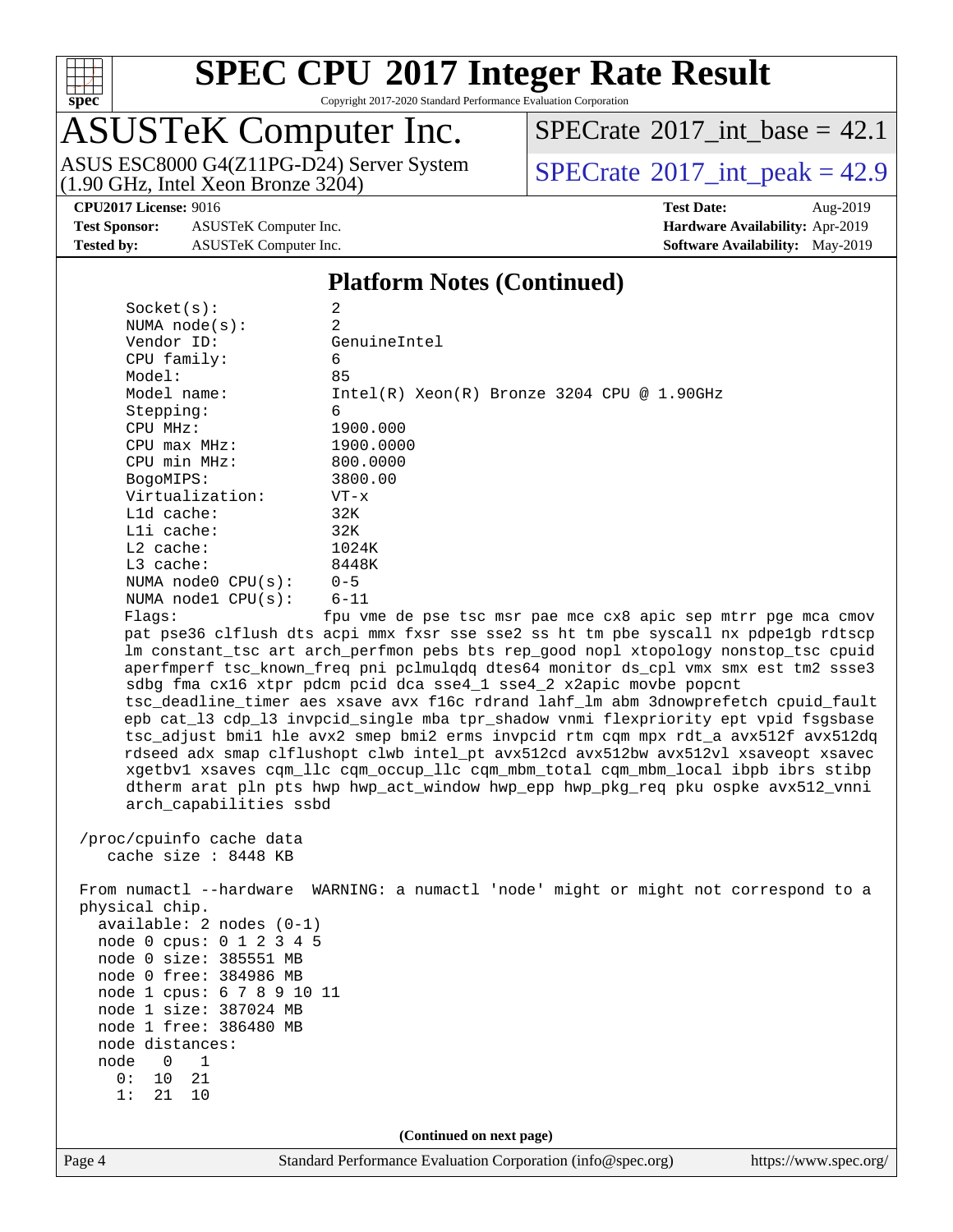

Copyright 2017-2020 Standard Performance Evaluation Corporation

## ASUSTeK Computer Inc.

(1.90 GHz, Intel Xeon Bronze 3204) ASUS ESC8000 G4(Z11PG-D24) Server System  $SPECrate^{\circ}2017$  $SPECrate^{\circ}2017$  int peak = 42.9

[SPECrate](http://www.spec.org/auto/cpu2017/Docs/result-fields.html#SPECrate2017intbase)®2017 int\_base = 42.1

**[Test Sponsor:](http://www.spec.org/auto/cpu2017/Docs/result-fields.html#TestSponsor)** ASUSTeK Computer Inc. **[Hardware Availability:](http://www.spec.org/auto/cpu2017/Docs/result-fields.html#HardwareAvailability)** Apr-2019 **[Tested by:](http://www.spec.org/auto/cpu2017/Docs/result-fields.html#Testedby)** ASUSTeK Computer Inc. **[Software Availability:](http://www.spec.org/auto/cpu2017/Docs/result-fields.html#SoftwareAvailability)** May-2019

**[CPU2017 License:](http://www.spec.org/auto/cpu2017/Docs/result-fields.html#CPU2017License)** 9016 **[Test Date:](http://www.spec.org/auto/cpu2017/Docs/result-fields.html#TestDate)** Aug-2019

#### **[Platform Notes \(Continued\)](http://www.spec.org/auto/cpu2017/Docs/result-fields.html#PlatformNotes)**

 From /proc/meminfo MemTotal: 791117712 kB HugePages\_Total: 0 Hugepagesize: 2048 kB From /etc/\*release\* /etc/\*version\* os-release: NAME="SLES" VERSION="15" VERSION\_ID="15" PRETTY NAME="SUSE Linux Enterprise Server 15" ID="sles" ID\_LIKE="suse" ANSI\_COLOR="0;32" CPE\_NAME="cpe:/o:suse:sles:15" uname -a: Linux linux-gh78 4.12.14-23-default #1 SMP Tue May 29 21:04:44 UTC 2018 (cd0437b) x86\_64 x86\_64 x86\_64 GNU/Linux Kernel self-reported vulnerability status: CVE-2017-5754 (Meltdown): Not affected CVE-2017-5753 (Spectre variant 1): Mitigation: \_\_user pointer sanitization CVE-2017-5715 (Spectre variant 2): Mitigation: Indirect Branch Restricted Speculation, IBPB, IBRS\_FW run-level 3 Aug 5 10:23 SPEC is set to: /spec2017\_19u4 Filesystem Type Size Used Avail Use% Mounted on /dev/sda4 xfs 929G 15G 914G 2% / Additional information from dmidecode follows. WARNING: Use caution when you interpret this section. The 'dmidecode' program reads system data which is "intended to allow hardware to be accurately determined", but the intent may not be met, as there are frequent changes to hardware, firmware, and the "DMTF SMBIOS" standard. BIOS American Megatrends Inc. 5102 02/11/2019 Memory: 24x Samsung M393A4K40CB2-CVF 32 GB 2 rank 2933, configured at 2133 (End of data from sysinfo program)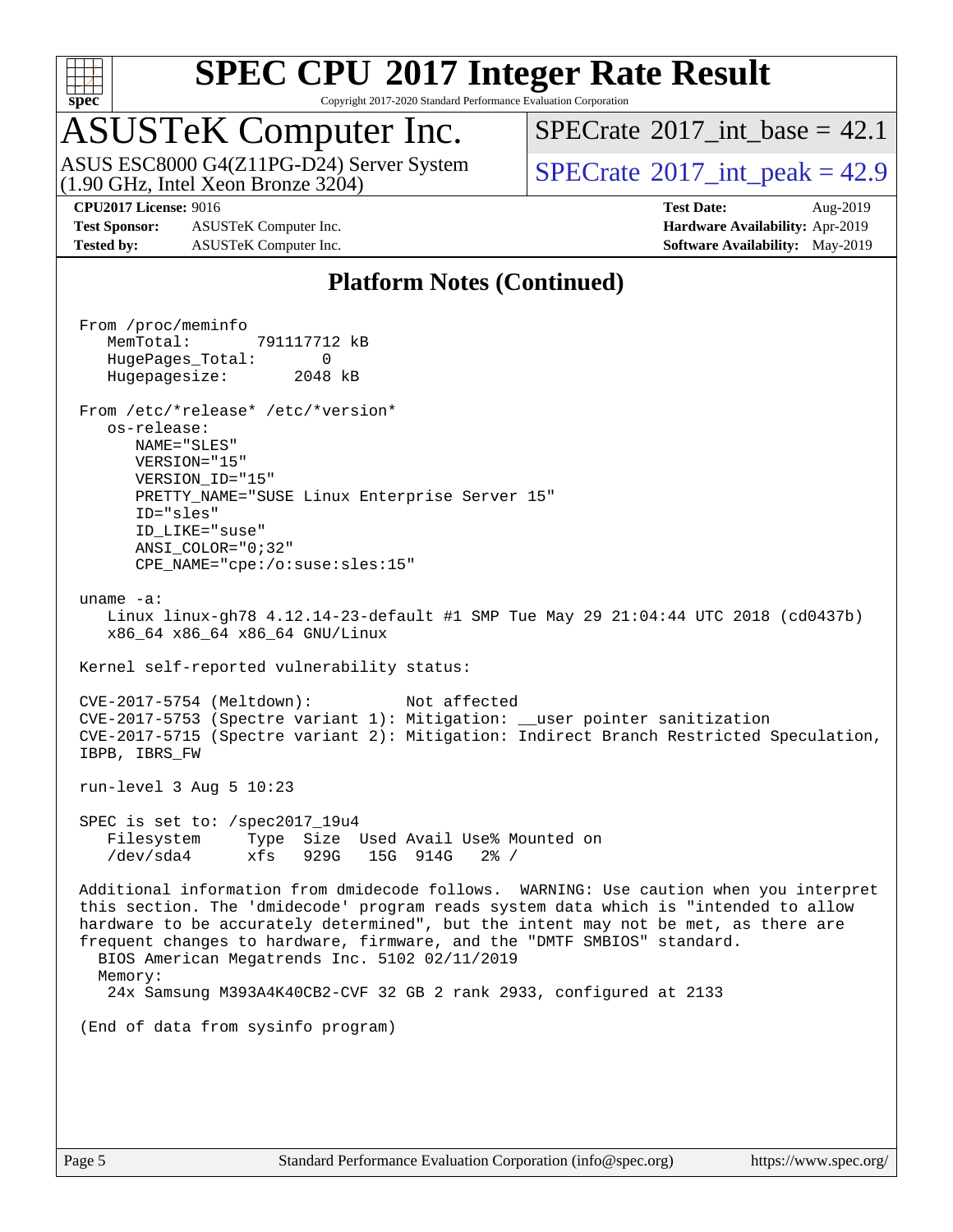

Copyright 2017-2020 Standard Performance Evaluation Corporation

## ASUSTeK Computer Inc.

ASUS ESC8000 G4(Z11PG-D24) Server System  $(1.90 \text{ GHz}, \text{ Intel Xeon Bronze } 3204)$   $\big|$  [SPECrate](http://www.spec.org/auto/cpu2017/Docs/result-fields.html#SPECrate2017intpeak)®[2017\\_int\\_peak =](http://www.spec.org/auto/cpu2017/Docs/result-fields.html#SPECrate2017intpeak) 42.9

 $SPECTate$ <sup>®</sup>[2017\\_int\\_base =](http://www.spec.org/auto/cpu2017/Docs/result-fields.html#SPECrate2017intbase) 42.1

**[Test Sponsor:](http://www.spec.org/auto/cpu2017/Docs/result-fields.html#TestSponsor)** ASUSTeK Computer Inc. **[Hardware Availability:](http://www.spec.org/auto/cpu2017/Docs/result-fields.html#HardwareAvailability)** Apr-2019 **[Tested by:](http://www.spec.org/auto/cpu2017/Docs/result-fields.html#Testedby)** ASUSTeK Computer Inc. **[Software Availability:](http://www.spec.org/auto/cpu2017/Docs/result-fields.html#SoftwareAvailability)** May-2019

**[CPU2017 License:](http://www.spec.org/auto/cpu2017/Docs/result-fields.html#CPU2017License)** 9016 **[Test Date:](http://www.spec.org/auto/cpu2017/Docs/result-fields.html#TestDate)** Aug-2019

#### **[Compiler Version Notes](http://www.spec.org/auto/cpu2017/Docs/result-fields.html#CompilerVersionNotes)**

| C      | $  502.\text{sec}_r(\text{peak})$                                                                                                                                                 |                       |
|--------|-----------------------------------------------------------------------------------------------------------------------------------------------------------------------------------|-----------------------|
|        | Intel(R) C Intel(R) 64 Compiler for applications running on $IA-32$ , Version<br>19.0.4.227 Build 20190416<br>Copyright (C) 1985-2019 Intel Corporation. All rights reserved.     |                       |
|        |                                                                                                                                                                                   |                       |
| C      | $500.perlbench_r(base, peak) 502.sec_r(base) 505.mcf_r(base, peak)$<br>525.x264_r(base, peak) 557.xz_r(base, peak)                                                                |                       |
|        | Intel(R) C Intel(R) 64 Compiler for applications running on Intel(R) 64,<br>Version 19.0.4.227 Build 20190416<br>Copyright (C) 1985-2019 Intel Corporation. All rights reserved.  |                       |
|        |                                                                                                                                                                                   |                       |
| C      | $\vert$ 502.gcc_r(peak)                                                                                                                                                           |                       |
|        | Intel(R) C Intel(R) 64 Compiler for applications running on IA-32, Version<br>19.0.4.227 Build 20190416<br>Copyright (C) 1985-2019 Intel Corporation. All rights reserved.        |                       |
|        | .                                                                                                                                                                                 |                       |
| C      | 500.perlbench_r(base, peak) 502.gcc_r(base) 505.mcf_r(base, peak)<br>525.x264_r(base, peak) 557.xz_r(base, peak)                                                                  |                       |
|        | Intel(R) C Intel(R) 64 Compiler for applications running on Intel(R) 64,<br>Version 19.0.4.227 Build 20190416                                                                     |                       |
|        | Copyright (C) 1985-2019 Intel Corporation. All rights reserved.                                                                                                                   |                       |
|        | $C++$   523.xalancbmk_r(peak)                                                                                                                                                     |                       |
|        | Intel(R) $C++$ Intel(R) 64 Compiler for applications running on $IA-32$ , Version<br>19.0.4.227 Build 20190416<br>Copyright (C) 1985-2019 Intel Corporation. All rights reserved. |                       |
|        |                                                                                                                                                                                   |                       |
| $C++$  | 520.omnetpp_r(base, peak) 523.xalancbmk_r(base)<br>531.deepsjeng_r(base, peak) 541.leela_r(base, peak)                                                                            |                       |
|        | Intel(R) $C++$ Intel(R) 64 Compiler for applications running on Intel(R) 64,                                                                                                      |                       |
|        | (Continued on next page)                                                                                                                                                          |                       |
| Page 6 | Standard Performance Evaluation Corporation (info@spec.org)                                                                                                                       | https://www.spec.org/ |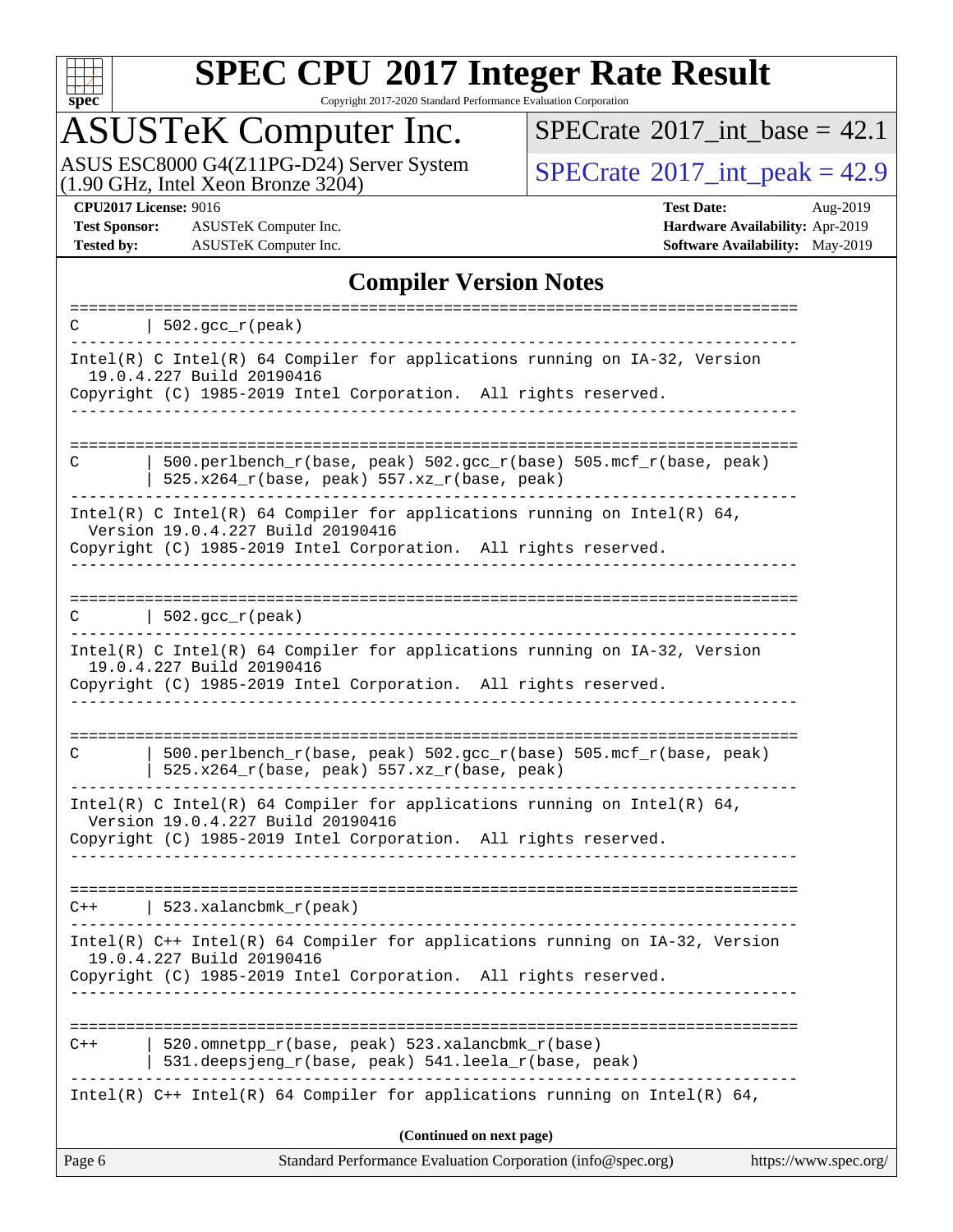

Copyright 2017-2020 Standard Performance Evaluation Corporation

## ASUSTeK Computer Inc.

ASUS ESC8000 G4(Z11PG-D24) Server System<br>(1.90 GHz, Intel Xeon Bronze 3204)

 $SPECTate@2017_int\_base = 42.1$ 

 $SPECTate@2017_int\_peak = 42.9$ 

**[Test Sponsor:](http://www.spec.org/auto/cpu2017/Docs/result-fields.html#TestSponsor)** ASUSTeK Computer Inc. **[Hardware Availability:](http://www.spec.org/auto/cpu2017/Docs/result-fields.html#HardwareAvailability)** Apr-2019 **[Tested by:](http://www.spec.org/auto/cpu2017/Docs/result-fields.html#Testedby)** ASUSTeK Computer Inc. **[Software Availability:](http://www.spec.org/auto/cpu2017/Docs/result-fields.html#SoftwareAvailability)** May-2019

**[CPU2017 License:](http://www.spec.org/auto/cpu2017/Docs/result-fields.html#CPU2017License)** 9016 **[Test Date:](http://www.spec.org/auto/cpu2017/Docs/result-fields.html#TestDate)** Aug-2019

#### **[Compiler Version Notes \(Continued\)](http://www.spec.org/auto/cpu2017/Docs/result-fields.html#CompilerVersionNotes)**

| Version 19.0.4.227 Build 20190416<br>Copyright (C) 1985-2019 Intel Corporation. All rights reserved.                                                                                   |
|----------------------------------------------------------------------------------------------------------------------------------------------------------------------------------------|
| $C++$   523.xalancbmk_r(peak)                                                                                                                                                          |
| Intel(R) C++ Intel(R) 64 Compiler for applications running on IA-32, Version<br>19.0.4.227 Build 20190416<br>Copyright (C) 1985-2019 Intel Corporation. All rights reserved.           |
| 520.omnetpp $r(base, peak)$ 523.xalancbmk $r(base)$<br>$C++$<br>531.deepsjeng_r(base, peak) 541.leela_r(base, peak)                                                                    |
| Intel(R) $C++$ Intel(R) 64 Compiler for applications running on Intel(R) 64,<br>Version 19.0.4.227 Build 20190416<br>Copyright (C) 1985-2019 Intel Corporation. All rights reserved.   |
| Fortran   548.exchange2 $r(base, peak)$                                                                                                                                                |
| Intel(R) Fortran Intel(R) 64 Compiler for applications running on Intel(R)<br>64, Version 19.0.4.227 Build 20190416<br>Copyright (C) 1985-2019 Intel Corporation. All rights reserved. |

#### **[Base Compiler Invocation](http://www.spec.org/auto/cpu2017/Docs/result-fields.html#BaseCompilerInvocation)**

[C benchmarks](http://www.spec.org/auto/cpu2017/Docs/result-fields.html#Cbenchmarks): [icc -m64 -std=c11](http://www.spec.org/cpu2017/results/res2019q3/cpu2017-20190826-17235.flags.html#user_CCbase_intel_icc_64bit_c11_33ee0cdaae7deeeab2a9725423ba97205ce30f63b9926c2519791662299b76a0318f32ddfffdc46587804de3178b4f9328c46fa7c2b0cd779d7a61945c91cd35)

[C++ benchmarks:](http://www.spec.org/auto/cpu2017/Docs/result-fields.html#CXXbenchmarks) [icpc -m64](http://www.spec.org/cpu2017/results/res2019q3/cpu2017-20190826-17235.flags.html#user_CXXbase_intel_icpc_64bit_4ecb2543ae3f1412ef961e0650ca070fec7b7afdcd6ed48761b84423119d1bf6bdf5cad15b44d48e7256388bc77273b966e5eb805aefd121eb22e9299b2ec9d9)

[Fortran benchmarks](http://www.spec.org/auto/cpu2017/Docs/result-fields.html#Fortranbenchmarks): [ifort -m64](http://www.spec.org/cpu2017/results/res2019q3/cpu2017-20190826-17235.flags.html#user_FCbase_intel_ifort_64bit_24f2bb282fbaeffd6157abe4f878425411749daecae9a33200eee2bee2fe76f3b89351d69a8130dd5949958ce389cf37ff59a95e7a40d588e8d3a57e0c3fd751)

### **[Base Portability Flags](http://www.spec.org/auto/cpu2017/Docs/result-fields.html#BasePortabilityFlags)**

500.perlbench\_r: [-DSPEC\\_LP64](http://www.spec.org/cpu2017/results/res2019q3/cpu2017-20190826-17235.flags.html#b500.perlbench_r_basePORTABILITY_DSPEC_LP64) [-DSPEC\\_LINUX\\_X64](http://www.spec.org/cpu2017/results/res2019q3/cpu2017-20190826-17235.flags.html#b500.perlbench_r_baseCPORTABILITY_DSPEC_LINUX_X64)

**(Continued on next page)**

Page 7 Standard Performance Evaluation Corporation [\(info@spec.org\)](mailto:info@spec.org) <https://www.spec.org/>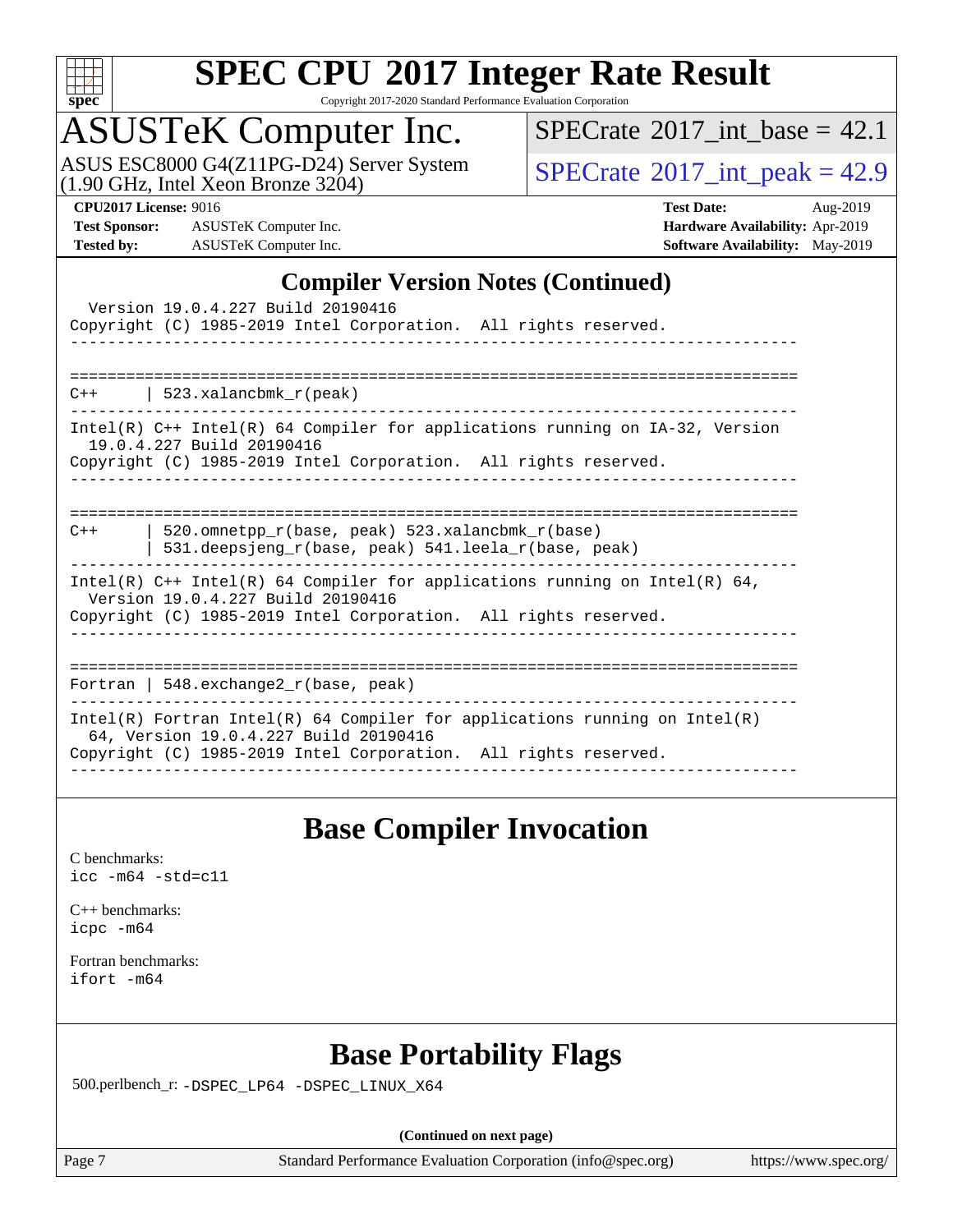

Copyright 2017-2020 Standard Performance Evaluation Corporation

## ASUSTeK Computer Inc.

(1.90 GHz, Intel Xeon Bronze 3204) ASUS ESC8000 G4(Z11PG-D24) Server System [SPECrate](http://www.spec.org/auto/cpu2017/Docs/result-fields.html#SPECrate2017intpeak)® 2017 int\_peak = 42.9

[SPECrate](http://www.spec.org/auto/cpu2017/Docs/result-fields.html#SPECrate2017intbase)®2017 int\_base = 42.1

**[Test Sponsor:](http://www.spec.org/auto/cpu2017/Docs/result-fields.html#TestSponsor)** ASUSTeK Computer Inc. **[Hardware Availability:](http://www.spec.org/auto/cpu2017/Docs/result-fields.html#HardwareAvailability)** Apr-2019 **[Tested by:](http://www.spec.org/auto/cpu2017/Docs/result-fields.html#Testedby)** ASUSTeK Computer Inc. **[Software Availability:](http://www.spec.org/auto/cpu2017/Docs/result-fields.html#SoftwareAvailability)** May-2019

**[CPU2017 License:](http://www.spec.org/auto/cpu2017/Docs/result-fields.html#CPU2017License)** 9016 **[Test Date:](http://www.spec.org/auto/cpu2017/Docs/result-fields.html#TestDate)** Aug-2019

## **[Base Portability Flags \(Continued\)](http://www.spec.org/auto/cpu2017/Docs/result-fields.html#BasePortabilityFlags)**

 502.gcc\_r: [-DSPEC\\_LP64](http://www.spec.org/cpu2017/results/res2019q3/cpu2017-20190826-17235.flags.html#suite_basePORTABILITY502_gcc_r_DSPEC_LP64) 505.mcf\_r: [-DSPEC\\_LP64](http://www.spec.org/cpu2017/results/res2019q3/cpu2017-20190826-17235.flags.html#suite_basePORTABILITY505_mcf_r_DSPEC_LP64) 520.omnetpp\_r: [-DSPEC\\_LP64](http://www.spec.org/cpu2017/results/res2019q3/cpu2017-20190826-17235.flags.html#suite_basePORTABILITY520_omnetpp_r_DSPEC_LP64) 523.xalancbmk\_r: [-DSPEC\\_LP64](http://www.spec.org/cpu2017/results/res2019q3/cpu2017-20190826-17235.flags.html#suite_basePORTABILITY523_xalancbmk_r_DSPEC_LP64) [-DSPEC\\_LINUX](http://www.spec.org/cpu2017/results/res2019q3/cpu2017-20190826-17235.flags.html#b523.xalancbmk_r_baseCXXPORTABILITY_DSPEC_LINUX) 525.x264\_r: [-DSPEC\\_LP64](http://www.spec.org/cpu2017/results/res2019q3/cpu2017-20190826-17235.flags.html#suite_basePORTABILITY525_x264_r_DSPEC_LP64) 531.deepsjeng\_r: [-DSPEC\\_LP64](http://www.spec.org/cpu2017/results/res2019q3/cpu2017-20190826-17235.flags.html#suite_basePORTABILITY531_deepsjeng_r_DSPEC_LP64) 541.leela\_r: [-DSPEC\\_LP64](http://www.spec.org/cpu2017/results/res2019q3/cpu2017-20190826-17235.flags.html#suite_basePORTABILITY541_leela_r_DSPEC_LP64) 548.exchange2\_r: [-DSPEC\\_LP64](http://www.spec.org/cpu2017/results/res2019q3/cpu2017-20190826-17235.flags.html#suite_basePORTABILITY548_exchange2_r_DSPEC_LP64) 557.xz\_r: [-DSPEC\\_LP64](http://www.spec.org/cpu2017/results/res2019q3/cpu2017-20190826-17235.flags.html#suite_basePORTABILITY557_xz_r_DSPEC_LP64)

### **[Base Optimization Flags](http://www.spec.org/auto/cpu2017/Docs/result-fields.html#BaseOptimizationFlags)**

#### [C benchmarks](http://www.spec.org/auto/cpu2017/Docs/result-fields.html#Cbenchmarks):

```
-Wl,-z,muldefs -xCORE-AVX512 -ipo -O3 -no-prec-div
-qopt-mem-layout-trans=4
-L/usr/local/IntelCompiler19/compilers_and_libraries_2019.4.227/linux/compiler/lib/intel64
-lqkmalloc
```
#### [C++ benchmarks](http://www.spec.org/auto/cpu2017/Docs/result-fields.html#CXXbenchmarks):

```
-Wl,-z,muldefs -xCORE-AVX512 -ipo -O3 -no-prec-div
-qopt-mem-layout-trans=4
-L/usr/local/IntelCompiler19/compilers_and_libraries_2019.4.227/linux/compiler/lib/intel64
-lqkmalloc
```
#### [Fortran benchmarks](http://www.spec.org/auto/cpu2017/Docs/result-fields.html#Fortranbenchmarks):

```
-Wl,-z,muldefs -xCORE-AVX512 -ipo -O3 -no-prec-div
-qopt-mem-layout-trans=4 -nostandard-realloc-lhs -align array32byte
-L/usr/local/IntelCompiler19/compilers_and_libraries_2019.4.227/linux/compiler/lib/intel64
-lqkmalloc
```
### **[Peak Compiler Invocation](http://www.spec.org/auto/cpu2017/Docs/result-fields.html#PeakCompilerInvocation)**

[C benchmarks \(except as noted below\)](http://www.spec.org/auto/cpu2017/Docs/result-fields.html#Cbenchmarksexceptasnotedbelow): [icc -m64 -std=c11](http://www.spec.org/cpu2017/results/res2019q3/cpu2017-20190826-17235.flags.html#user_CCpeak_intel_icc_64bit_c11_33ee0cdaae7deeeab2a9725423ba97205ce30f63b9926c2519791662299b76a0318f32ddfffdc46587804de3178b4f9328c46fa7c2b0cd779d7a61945c91cd35)

502.gcc\_r: [icc -m32 -std=c11 -L/usr/local/IntelCompiler19/compilers\\_and\\_libraries\\_2019.4.227/linux/compiler/lib/ia32\\_lin](http://www.spec.org/cpu2017/results/res2019q3/cpu2017-20190826-17235.flags.html#user_peakCCLD502_gcc_r_intel_icc_38a193a897536fa645efb1dc6ac2bea2bddbbe56f130e144a606d1b2649003f27c79f8814020c1f9355cbbf0d7ab0d194a7a979ee1e2a95641bbb8cf571aac7b)

#### [C++ benchmarks \(except as noted below\)](http://www.spec.org/auto/cpu2017/Docs/result-fields.html#CXXbenchmarksexceptasnotedbelow): [icpc -m64](http://www.spec.org/cpu2017/results/res2019q3/cpu2017-20190826-17235.flags.html#user_CXXpeak_intel_icpc_64bit_4ecb2543ae3f1412ef961e0650ca070fec7b7afdcd6ed48761b84423119d1bf6bdf5cad15b44d48e7256388bc77273b966e5eb805aefd121eb22e9299b2ec9d9)

523.xalancbmk\_r: [icpc -m32 -L/usr/local/IntelCompiler19/compilers\\_and\\_libraries\\_2019.4.227/linux/compiler/lib/ia32\\_lin](http://www.spec.org/cpu2017/results/res2019q3/cpu2017-20190826-17235.flags.html#user_peakCXXLD523_xalancbmk_r_intel_icpc_840f965b38320ad10acba6032d6ca4c816e722c432c250f3408feae347068ba449f694544a48cf12cd3bde3495e328e6747ab0f629c2925d3062e2ee144af951)

**(Continued on next page)**

Page 8 Standard Performance Evaluation Corporation [\(info@spec.org\)](mailto:info@spec.org) <https://www.spec.org/>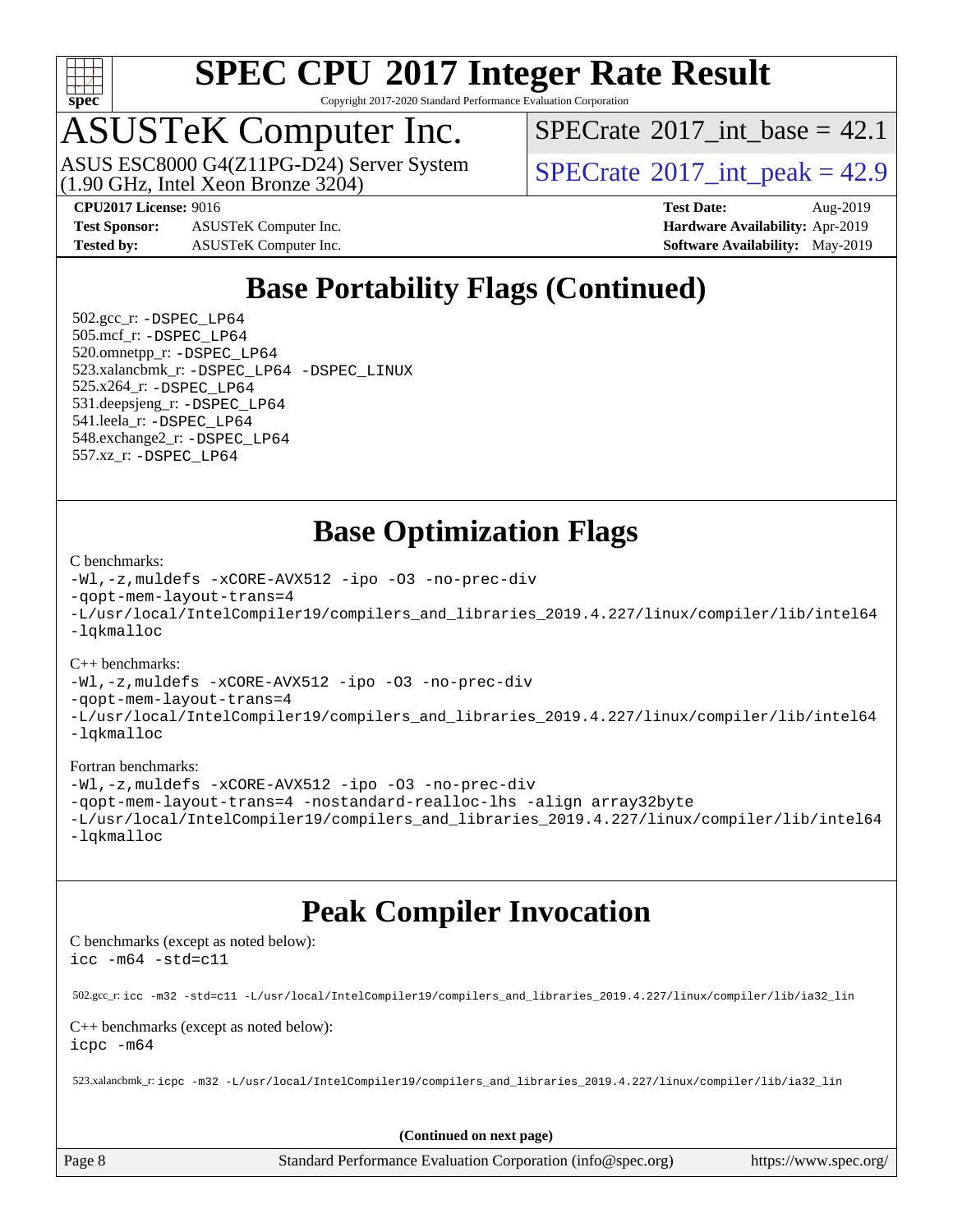

Copyright 2017-2020 Standard Performance Evaluation Corporation

## ASUSTeK Computer Inc.

(1.90 GHz, Intel Xeon Bronze 3204) ASUS ESC8000 G4(Z11PG-D24) Server System [SPECrate](http://www.spec.org/auto/cpu2017/Docs/result-fields.html#SPECrate2017intpeak)® 2017 int\_peak = 42.9

[SPECrate](http://www.spec.org/auto/cpu2017/Docs/result-fields.html#SPECrate2017intbase)®2017 int\_base = 42.1

**[Test Sponsor:](http://www.spec.org/auto/cpu2017/Docs/result-fields.html#TestSponsor)** ASUSTeK Computer Inc. **[Hardware Availability:](http://www.spec.org/auto/cpu2017/Docs/result-fields.html#HardwareAvailability)** Apr-2019 **[Tested by:](http://www.spec.org/auto/cpu2017/Docs/result-fields.html#Testedby)** ASUSTeK Computer Inc. **[Software Availability:](http://www.spec.org/auto/cpu2017/Docs/result-fields.html#SoftwareAvailability)** May-2019

**[CPU2017 License:](http://www.spec.org/auto/cpu2017/Docs/result-fields.html#CPU2017License)** 9016 **[Test Date:](http://www.spec.org/auto/cpu2017/Docs/result-fields.html#TestDate)** Aug-2019

## **[Peak Compiler Invocation \(Continued\)](http://www.spec.org/auto/cpu2017/Docs/result-fields.html#PeakCompilerInvocation)**

[Fortran benchmarks](http://www.spec.org/auto/cpu2017/Docs/result-fields.html#Fortranbenchmarks):

[ifort -m64](http://www.spec.org/cpu2017/results/res2019q3/cpu2017-20190826-17235.flags.html#user_FCpeak_intel_ifort_64bit_24f2bb282fbaeffd6157abe4f878425411749daecae9a33200eee2bee2fe76f3b89351d69a8130dd5949958ce389cf37ff59a95e7a40d588e8d3a57e0c3fd751)

#### **[Peak Portability Flags](http://www.spec.org/auto/cpu2017/Docs/result-fields.html#PeakPortabilityFlags)**

 500.perlbench\_r: [-DSPEC\\_LP64](http://www.spec.org/cpu2017/results/res2019q3/cpu2017-20190826-17235.flags.html#b500.perlbench_r_peakPORTABILITY_DSPEC_LP64) [-DSPEC\\_LINUX\\_X64](http://www.spec.org/cpu2017/results/res2019q3/cpu2017-20190826-17235.flags.html#b500.perlbench_r_peakCPORTABILITY_DSPEC_LINUX_X64) 502.gcc\_r: [-D\\_FILE\\_OFFSET\\_BITS=64](http://www.spec.org/cpu2017/results/res2019q3/cpu2017-20190826-17235.flags.html#user_peakPORTABILITY502_gcc_r_file_offset_bits_64_5ae949a99b284ddf4e95728d47cb0843d81b2eb0e18bdfe74bbf0f61d0b064f4bda2f10ea5eb90e1dcab0e84dbc592acfc5018bc955c18609f94ddb8d550002c) 505.mcf\_r: [-DSPEC\\_LP64](http://www.spec.org/cpu2017/results/res2019q3/cpu2017-20190826-17235.flags.html#suite_peakPORTABILITY505_mcf_r_DSPEC_LP64) 520.omnetpp\_r: [-DSPEC\\_LP64](http://www.spec.org/cpu2017/results/res2019q3/cpu2017-20190826-17235.flags.html#suite_peakPORTABILITY520_omnetpp_r_DSPEC_LP64) 523.xalancbmk\_r: [-D\\_FILE\\_OFFSET\\_BITS=64](http://www.spec.org/cpu2017/results/res2019q3/cpu2017-20190826-17235.flags.html#user_peakPORTABILITY523_xalancbmk_r_file_offset_bits_64_5ae949a99b284ddf4e95728d47cb0843d81b2eb0e18bdfe74bbf0f61d0b064f4bda2f10ea5eb90e1dcab0e84dbc592acfc5018bc955c18609f94ddb8d550002c) [-DSPEC\\_LINUX](http://www.spec.org/cpu2017/results/res2019q3/cpu2017-20190826-17235.flags.html#b523.xalancbmk_r_peakCXXPORTABILITY_DSPEC_LINUX) 525.x264\_r: [-DSPEC\\_LP64](http://www.spec.org/cpu2017/results/res2019q3/cpu2017-20190826-17235.flags.html#suite_peakPORTABILITY525_x264_r_DSPEC_LP64) 531.deepsjeng\_r: [-DSPEC\\_LP64](http://www.spec.org/cpu2017/results/res2019q3/cpu2017-20190826-17235.flags.html#suite_peakPORTABILITY531_deepsjeng_r_DSPEC_LP64) 541.leela\_r: [-DSPEC\\_LP64](http://www.spec.org/cpu2017/results/res2019q3/cpu2017-20190826-17235.flags.html#suite_peakPORTABILITY541_leela_r_DSPEC_LP64) 548.exchange2\_r: [-DSPEC\\_LP64](http://www.spec.org/cpu2017/results/res2019q3/cpu2017-20190826-17235.flags.html#suite_peakPORTABILITY548_exchange2_r_DSPEC_LP64) 557.xz\_r: [-DSPEC\\_LP64](http://www.spec.org/cpu2017/results/res2019q3/cpu2017-20190826-17235.flags.html#suite_peakPORTABILITY557_xz_r_DSPEC_LP64)

## **[Peak Optimization Flags](http://www.spec.org/auto/cpu2017/Docs/result-fields.html#PeakOptimizationFlags)**

[C benchmarks](http://www.spec.org/auto/cpu2017/Docs/result-fields.html#Cbenchmarks):

```
 500.perlbench_r: -Wl,-z,muldefs -prof-gen(pass 1) -prof-use(pass 2) -ipo
-xCORE-AVX512 -O3 -no-prec-div -qopt-mem-layout-trans=4
-fno-strict-overflow
-L/usr/local/IntelCompiler19/compilers_and_libraries_2019.4.227/linux/compiler/lib/intel64
-lqkmalloc
 502.gcc_r: -Wl,-z,muldefs -prof-gen(pass 1) -prof-use(pass 2) -ipo
-xCORE-AVX512 -O3 -no-prec-div -qopt-mem-layout-trans=4
-L/usr/local/je5.0.1-32/lib -ljemalloc
 505.mcf_r: -Wl,-z,muldefs -xCORE-AVX512 -ipo -O3 -no-prec-div
-qopt-mem-layout-trans=4
-L/usr/local/IntelCompiler19/compilers_and_libraries_2019.4.227/linux/compiler/lib/intel64
-lqkmalloc
 525.x264_r: -Wl,-z,muldefs -xCORE-AVX512 -ipo -O3 -no-prec-div
-qopt-mem-layout-trans=4 -fno-alias
-L/usr/local/IntelCompiler19/compilers_and_libraries_2019.4.227/linux/compiler/lib/intel64
-lqkmalloc
 557.xz_r: Same as 505.mcf_r
                                      (Continued on next page)
```